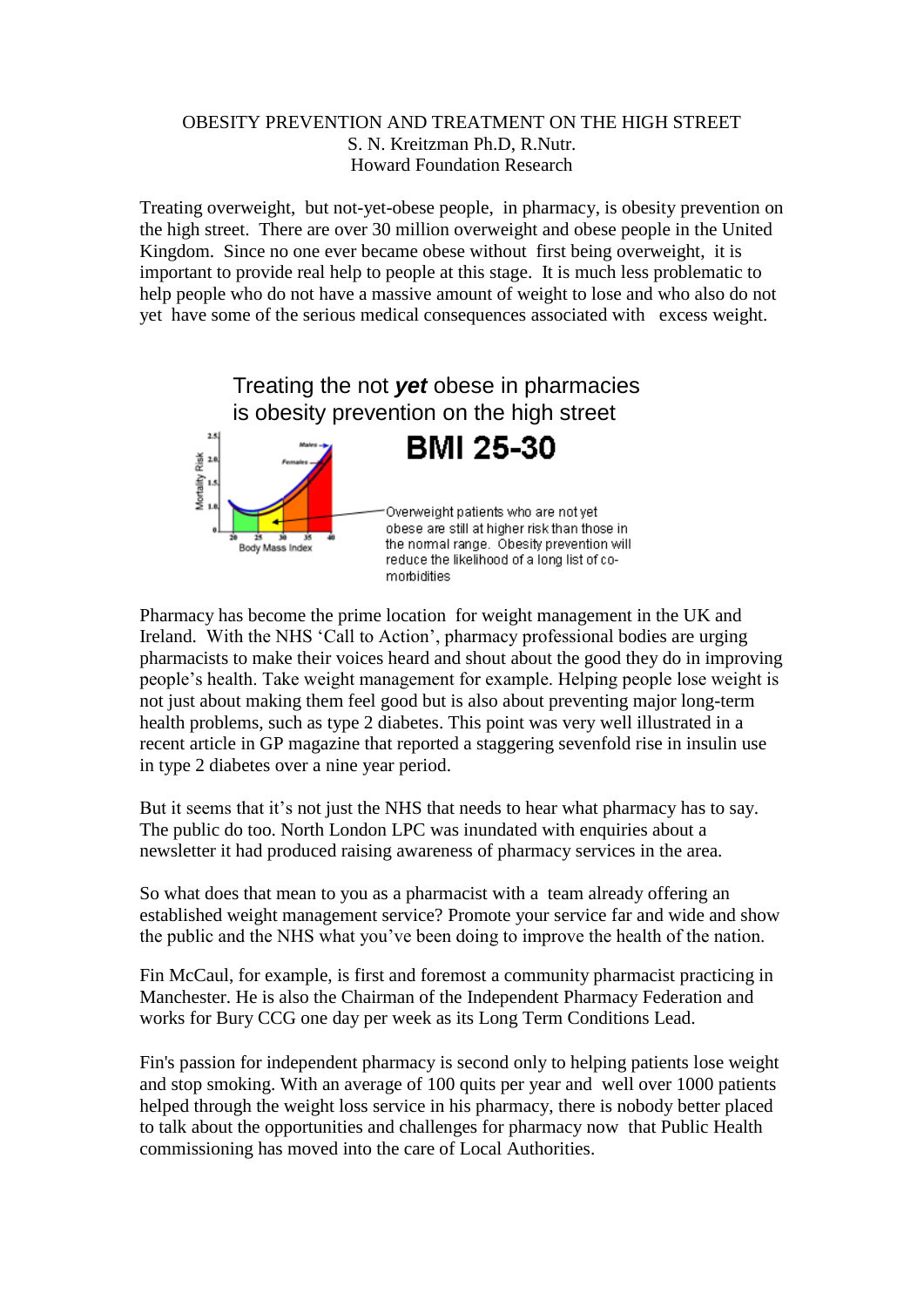Delegation, motivation and marketing skills and advice for pharmacists and their team are just some of the benefits from his Stop Smoking/Weight loss clinics. At the 2013 Pharmacy show he organised a series of Patient Services Workshops delivered by Pharmacists who are successfully running weight services in their local community and want to share their knowledge and expertise.

Fin's expertise and results are not just anecdotes. He, along with many of the pharmacies treating overweight and obesity are generating extensive audit data from their weight management services. Results from one of his pharmacy audits below show the percentage of initial weight lost by over 1100 of his patients.



Pharmacy is an excellent provider of weight services for the community. Many overweight people in the BMI 25-30 range take advantage of pharmacy weight loss programmes recognising that they really work and confident that they are being monitored by healthcare professionals. Pharmacists' expertise in weight management, however has proven extremely valuable for the treatment of obese and even the morbidly obese people. This is a group who could have qualified for bariatric surgery at great expense, risk and often compromised future life.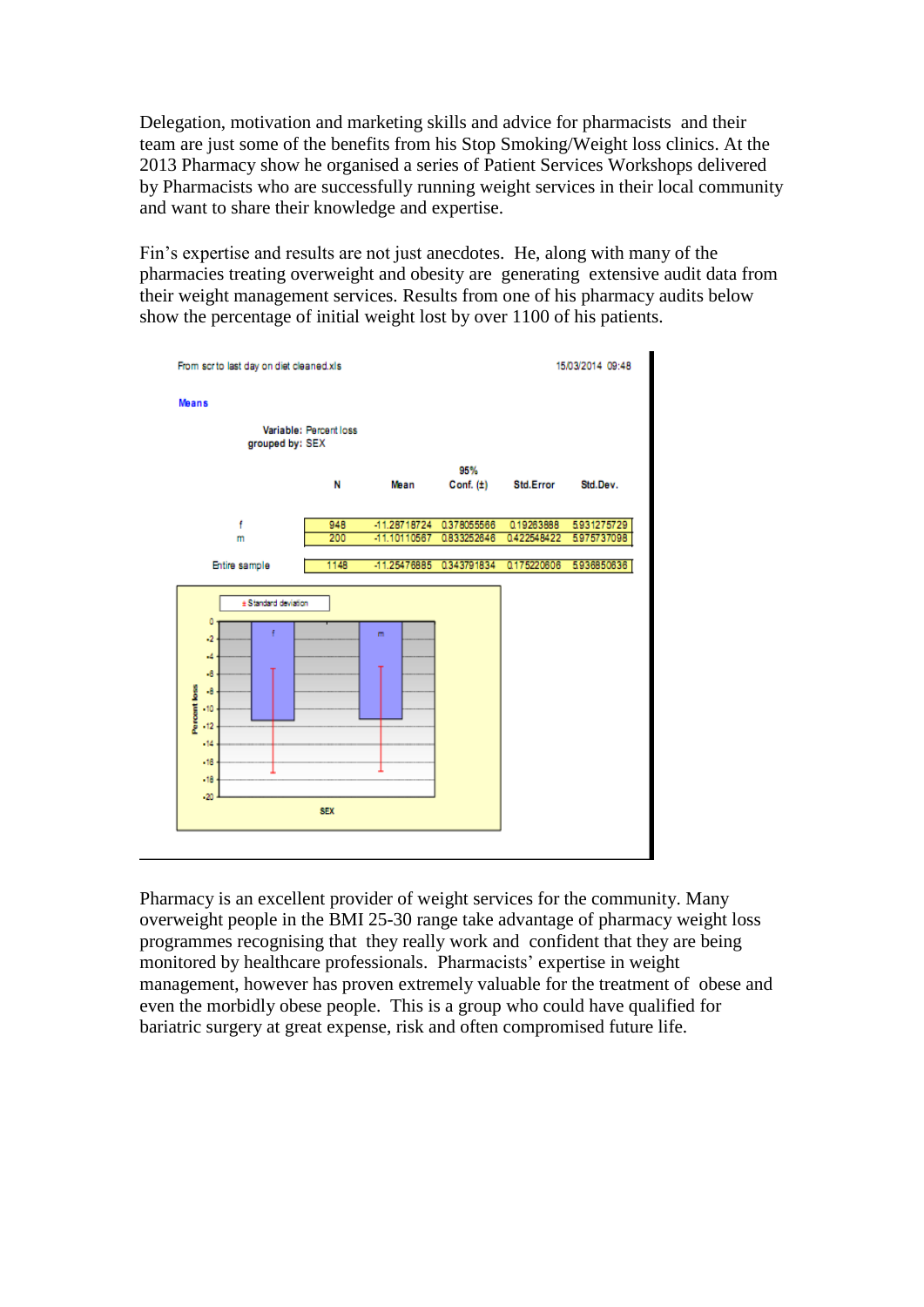

## **Above BMI 40**

**Pharmacist Brendan Feeny's group has treated 1980 patients over BMI 40 who have lost more than 5% of their initial weight. Half of these people were over BMI 43 when entering the programme.**

Effective weight loss absolutely needs to be monitored by knowledgeable healthcare professionals, because real weight loss is not benign. Type 2 diabetics, for example, who lose weight by compliance with a total food replacement diet programme, will induce remission of their diabetes within a few days and therefore continuing with hypoglycaemic medication can get them into serious difficulty. There are multitudes of patients taking medications such as warfarin or lithium, drugs which have a very narrow safety spectrum. Dieting can alter the absorption rate for these drugs so these patients need their dosages to be carefully monitored. There are some people who really should not be dieting at all. Pregnant women, patients with a recent history of surgery, stroke or heart attack are not logical candidates for weight loss. Effective weight loss should not be left to amateurs or internet sales. Healthcare professionals are needed, especially in pharmacy where continuous care can be provided even after the weight is lost, because weight maintenance requires the greatest attention and is not usually possible in a busy medical practice and appears to be almost impossible without professional help.

Audit results from pharmacist Brendan Feeney's Group



## **MEDICAL BENEFIT**

 $5\%$  is the internationally recognised threshold for medical benefit from weight loss

Patients in the audit losing 5% or more of their initial weight dieting with Lipotrim

Patients who lost more than 20% of pre-diet weight dieting with Lipotrim



13,149 Patients 6575 (median) lost over 9% of initial weight

975 Patients 488 (median) lost over 24% of initial weight